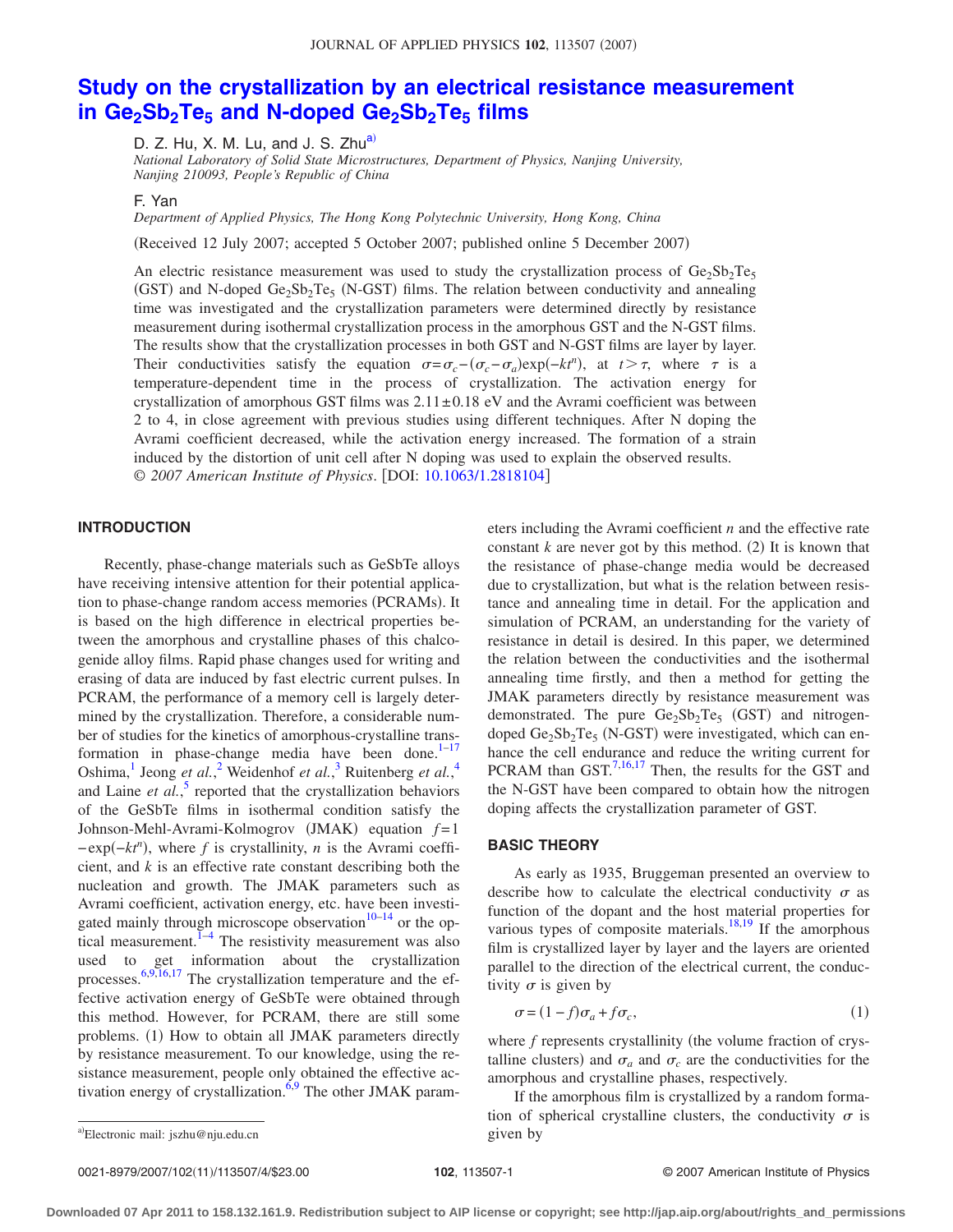<span id="page-1-0"></span>

$$
\sigma = \left[2\sigma_p - \sigma_p' + \sqrt{(2\sigma_p - \sigma_p')^2 + 8\sigma_a \sigma_c}\right]/4,\tag{2}
$$

with  $\sigma_p = (1 - f)\sigma_a + f\sigma_c$  and  $\sigma_p' = f\sigma_a + (1 - f)\sigma_c$ . Equation ([2](#page-1-0)) is generally referred to as the Bruggeman-type effective me-dium approximation.<sup>18,[19](#page-3-13)</sup>

With the JMAK equation, Eqs.  $(1)$  $(1)$  $(1)$  and  $(2)$  $(2)$  $(2)$ , respectively, give

$$
\sigma = \sigma_c - (\sigma_c - \sigma_a) \exp(-kt^n), \tag{3}
$$

<span id="page-1-3"></span>and

$$
2\sigma - \sigma_a \sigma_c / \sigma = (2\sigma_c - \sigma_a) - 3(\sigma_c - \sigma_a) \exp(-kt^n). \tag{4}
$$

Therefore, if the rate constant  $k$  is independent of time and the film is crystallized layer by layer, the plot of ln{-ln[ $(\sigma_c - \sigma) / (\sigma_c - \sigma_a)$ ]} as a function of ln(*t*) should be in a straight line with slope *n* and intercept  $ln(K)$ . But the plot of ln(-ln{[ $\sigma_a \sigma_c + \sigma(2\sigma_c - \sigma_a) - 2\sigma^2$ ]/[3 $\sigma(\sigma_c - \sigma_a)$ ]}) as a function of  $ln(t)$  gets *n* and  $ln(K)$  for the amorphous film crystallized by a random formation. From the discussion above, we can get the values of *n* and *k* through electrical resistance measurement.

## **EXPERIMENT**

Pure and N-doped  $Ge_2Sb_2Te_5$  films were deposited on Si (100) substrates by pulse laser deposition at room temperature. The power of laser was 160 mJ/pulse. The background pressure was  $5 \times 10^{-4}$  Pa. The protective atmosphere was Ar for undoped GST, but for N-doped  $Ge_2Sb_2Te_5$  (N-GST), it was  $N_2$  and Ar gas mixture and the flow ratio of  $N_2/Ar$  gas was 0.1. The pressures of both the Ar and  $N_2/Ar$  mixture were 0.6 Pa. The chemical compositions of the films were determined by x-ray photoelectron spectroscopy (ESCALab, MK-II). The dopant concentration was about 2.4%. The thickness of all films for electric measurement was about 120 nm. The crystallization of amorphous films has been completed in the ranges of  $135-155$  °C for undoped GST and  $155-175$  °C for N-GST. The higher temperature used for N-GST is due to increasing of the crystallization tem-perature for GST after N doping.<sup>7,[16,](#page-3-10)[17](#page-3-1)</sup>

### **RESULT AND DISCUSSION**

Figure [1](#page-1-1) shows the resistance as a function of time measured at 140 °C in an undoped GST film. The as-deposited sample was amorphous. Its sheet resistance was about  $10^6 \Omega$ /sq. The sheet resistance decreases continuously before time  $\tau$ , at which a sudden drop of resistance occurs. The sudden drop of the resistance can be correlated with the transition from amorphous to crystalline phase structure and it is confirmed by XRD measurements (not show here). The time  $\tau$  depends on the annealing temperature.<sup>3,[4,](#page-3-4)[9,](#page-3-9)[12](#page-3-14)</sup> After time  $\tau_c$ the resistance reduces slightly, which implies that the crystallization has accomplished.

Figure [2](#page-1-2)(a) is the plot of  $\ln{\left(-\ln[(\sigma_c-\sigma)/(\sigma_c-\sigma_a)]\right)}$  as a function of  $ln(t)$ . A linear relation is only observed after time  $\tau$  and a similar result was reported in Ref. [3.](#page-3-3) It is due to that the nucleation rate reaching equilibrium needs a certain time. $3,12$  $3,12$  The value of Avrami coefficient strongly depends on the choice for the starting time of transformation.<sup>3</sup> In order to

<span id="page-1-1"></span>

FIG. 1. The resistance as a function of annealing time measured at 140 °C for undoped GST.

obtain JMAK coefficient, two different analysis methods were used. The first one is to identify the starting time of transformation  $t=0$  when the sample reaches the desired temperature.<sup>1,[2](#page-3-2)[,4](#page-3-4)</sup> The second one is to neglect the small amount of crystallized materials before  $\tau$  and to define  $\tau$  as the starting time. $3$  Following JMAK model, the starting time of the crystallization should be the time as the first nucleus

<span id="page-1-2"></span>

FIG. 2. The result for undoped GST annealed at 140 °C: (a) after time  $\tau$ , the plot of  $\ln\{-\ln[(\sigma_c-\sigma)/( \sigma_c-\sigma_a)]\}$  against  $\ln(t)$  shows a linear fit; (b) after rescaled time *t*, a straight line with slope *n*= 2.61 is fitted to the data points.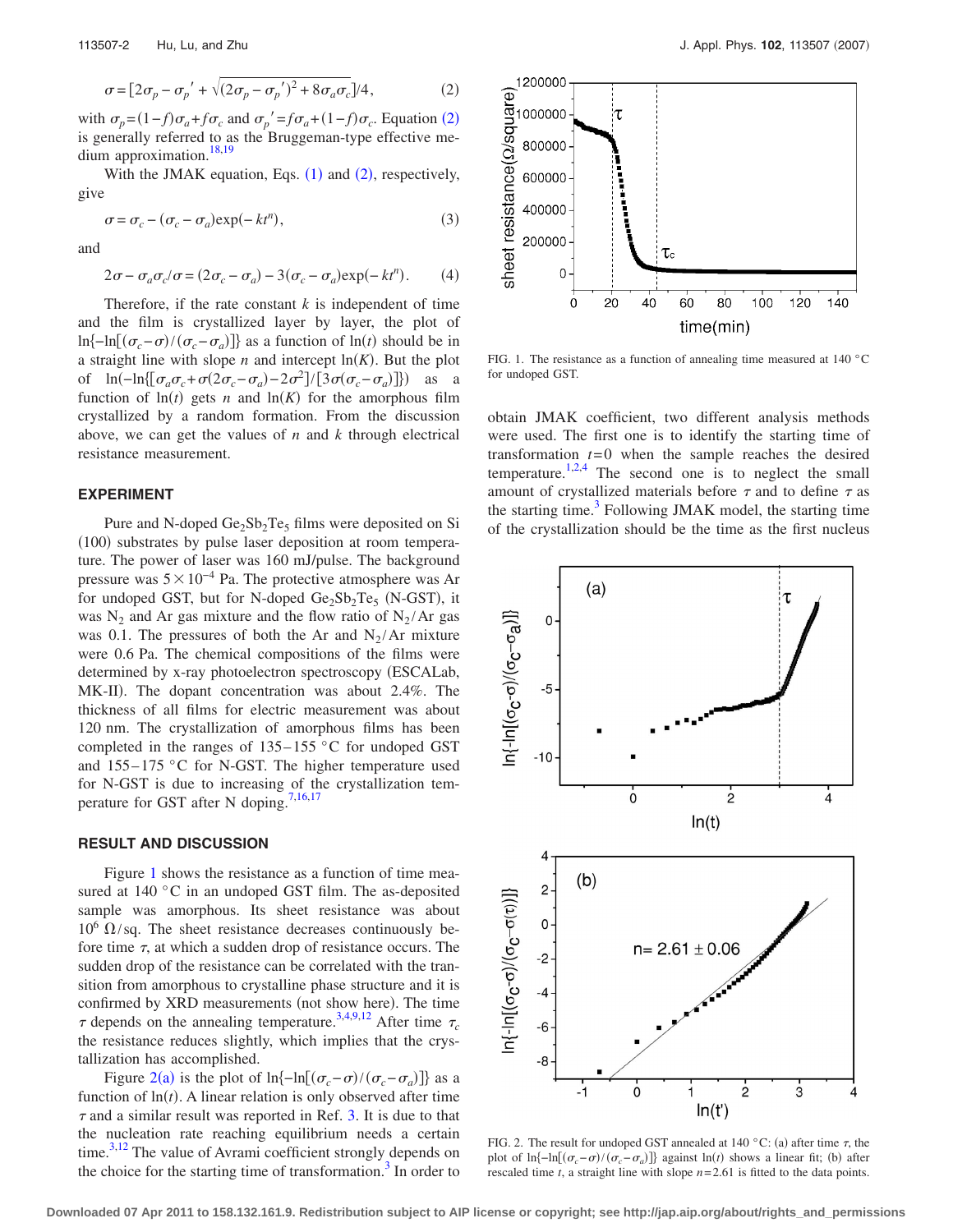TABLE I. Avrami coefficient *n* as a function of annealing temperature for undoped GST.

| Temperature $({}^{\circ}C)$ | 135             | 140             | 145             | 150             | 155             |
|-----------------------------|-----------------|-----------------|-----------------|-----------------|-----------------|
| n                           | $2.43 \pm 0.07$ | $2.61 \pm 0.06$ | $3.26 \pm 0.16$ | $2.91 \pm 0.10$ | $3.24 \pm 0.10$ |

<span id="page-2-0"></span>forms. The incubation time  $(t_{\text{inc}})$  is the passing time before the first nucleus forms. While one measures JMAK coefficient, the time *t* should be rescaled to  $t' = t - t_{inc}$ . To find out the incubation time is helpful for determining the JMAK coefficient but it is difficulty to obtain the incubation time accurately. When the annealing temperature is high the incubation time would be short. Then it is reasonable to ignore the incubation time and identify the starting time of transformation with the time  $t=0$  (the first method). The annealing temperature is low, however, the incubation time will be longer and it cannot be ignored. In this case, identifying  $\tau$  $=t_{\text{inc}}$  would be comparative credible (the second method).

On the basis of the discussion above and considering the low annealing temperature in this work, we chose the time  $\tau$ for the start time of crystallization. A curve of ln $-\ln[(\sigma_c$  $-\sigma$ / $(\sigma_c - \sigma_a)$ } as a function of ln(*t*) has been plotted with the substitution  $\sigma(\tau)$  for  $\sigma_a$  and  $t-\tau$  for *t*, as shown in Fig.  $2(b)$  $2(b)$ . A straight line with slope  $n=2.61$  was fitted to the data points. The result for different temperatures was shown in Table [I.](#page-2-0) From Table [I](#page-2-0) one can find that the Avrami coefficient *n* lies between 2 and 4. The result seems to be compatible with the values of  $2.6 \pm 0.1$  reported by Weidenhof *et al.*<sup>[3](#page-3-3)</sup> and  $3.4 \pm 0.9$  $3.4 \pm 0.9$  $3.4 \pm 0.9$  reported by Ruitenberg *et al.*<sup>4</sup>

Figure [3](#page-2-1) shows a plot of ln *k* as function of annealing temperature and a straight line fitted to the data point. Based on the equation  $k = \nu \exp[-E_A/(k_B T)]$ , the value of  $E_A$  can be obtained from the slope of the line. The activation energy was  $2.11 \pm 0.18$  eV, which is in agreement with the results determined by optical  $(2.0\pm 0.2 \text{ eV})$  (Ref. [3](#page-3-3)) or differential scanning calorimetry  $(2.23 \text{ eV})$   $(Ref. 15)$  $(Ref. 15)$  $(Ref. 15)$  measurement. Here, it should be noted that the crystallization of PCRAM films is found to be influenced by surface, capping layers, electron beam exposure, etc.<sup>1,[13,](#page-3-16)[14,](#page-3-7)[20](#page-3-17)</sup> And a modified result would be got for different condition.

In order to determine the type of crystallization for N-doped  $Ge_2Sb_2Te_5$ , a sample about 400 nm thick was an-

<span id="page-2-1"></span>

FIG. 3. ln *k* as function of annealing temperature for undoped GST.

nealed for 25 min at 170 °C. Two layers with different brightnesses were observed in a cross-sectional image of scanning electron microscopy (not show here). It indicated that N-GST was also crystallized layer by layer and it is in agreement with observation on ion-implanted N-doped sample.<sup>16</sup> By resistance measurement and an analysis procedure similar to GST, we also got the JMAK parameters of N-GST. Figure [4](#page-2-2) is the result of the sample annealed at

<span id="page-2-2"></span>

FIG. 4. The result for N-GST annealed at  $165^{\circ}$ C: (a) the resistance as a function of annealing time; (b) after time  $\tau$ , the plot of ln{-ln[ $(\sigma_c - \sigma)/(\sigma_c)$  $-\sigma_a$ )]} against ln(*t*) shows a linear fit; (c) after rescaled time *t*, a straight line with slope  $n = 1.59$  is fitted to the data points.